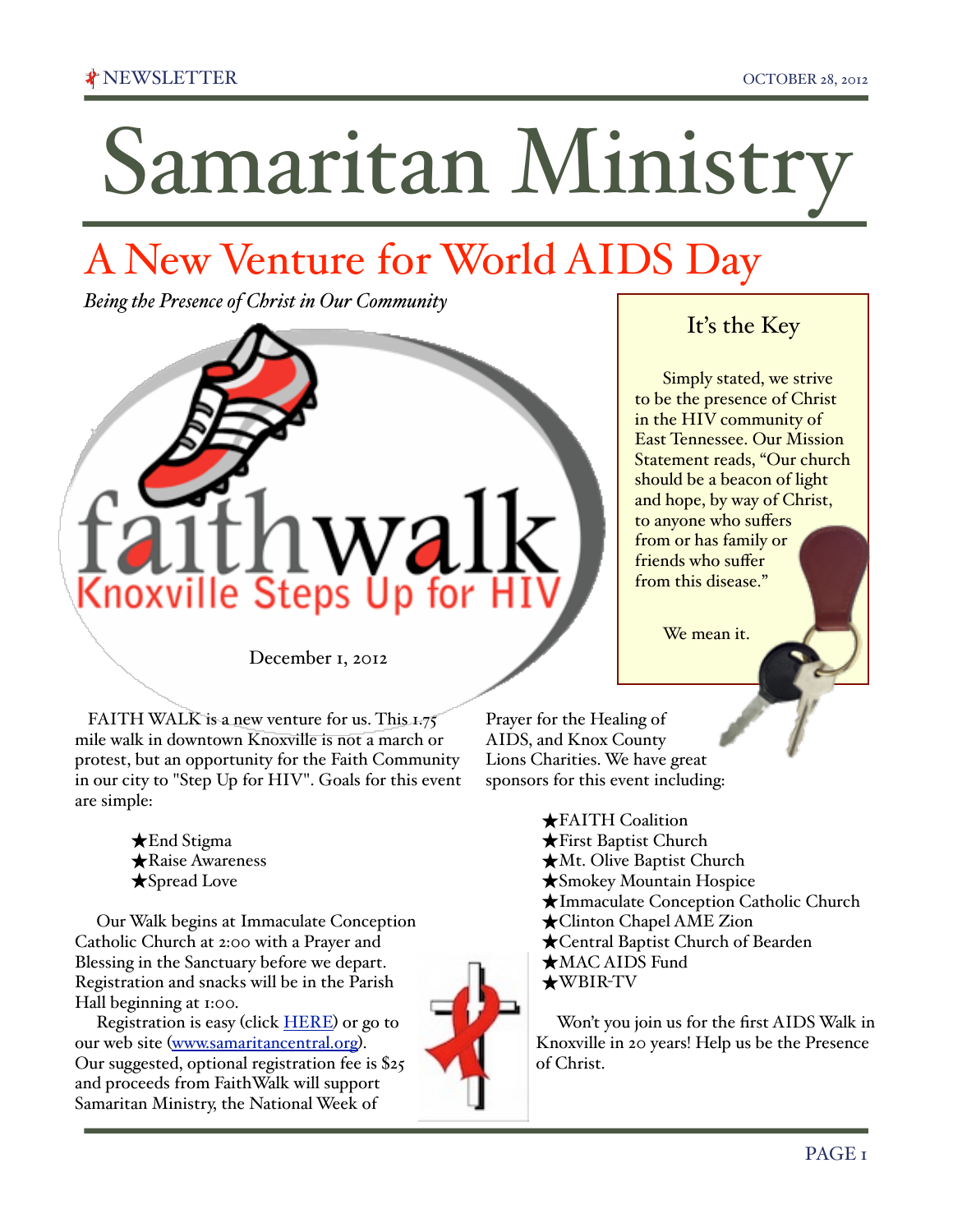## A NEW OVER-THE COUNTER TEST FOR HIV AND HEPATITIS C RAPID TESTING

Over the last six weeks or so, we have been working with our partners (Knox County Health Dept., Helen Ross McNabb, and Cherokee Health Systems, among others) to explore two new technological developments, an over-the-counter HIV test and a rapid Hepatitis C test.

 We have formed a working group and we are developing printed materials to accompany the overthe-counter HIV test at the point of sale. We want customers to know about all of the resources available in the community before, after, and as they are making the decision to test themselves or a friend. The manufacturer, OraSure Technologies, is helping us with this project.

 We have also scheduled a training, co-sponsored by OraSure Technologies, Samaritan Ministry, and Helen Ross McNabb Center, to allow professionals and selected volunteers to become trained HCV (Hepatitis C) test administrators. This training will be accompanied by an overview of Hepatitis C (HCV 101). Many people who have HIV (as many as  $25\%$ ) are co-infected with Hepatitis C and we think this is an opportunity to help serve our community is new ways.





Mike Young with a group of students at the Samaritan Ministry Booth.

equita

#### US CONFERENCE ON AIDS

The US Conference on AIDS, sponsored by NMAC (National Minority AIDS Council) is one of our most important stops. USCA met this year in Las Vegas. We view this as one of our best opportunities to be the presence of Christ within the HIV community.

Pictured here is Mike Young, Associate Pastor at Kings Cross Church in Tullahoma, TN. Mike is a faithful volunteer and has worked with us at several conferences. Our experiences at USCA prove to us, over and over, that God is always working and that he needs us to be His presence, even in unlikely places. Samaritan Ministry is the ONLY church based exhibitor at the conference.

#### ANOTHER ASSIST FROM A GREAT PARTNER

Equitas Group has once again offered to us the opportunity of a Matching Grant for the next 12 months. Contributions to FaithWalk will be matched, dollar for dollar (up to \$2500). What a great way to support our ministry work.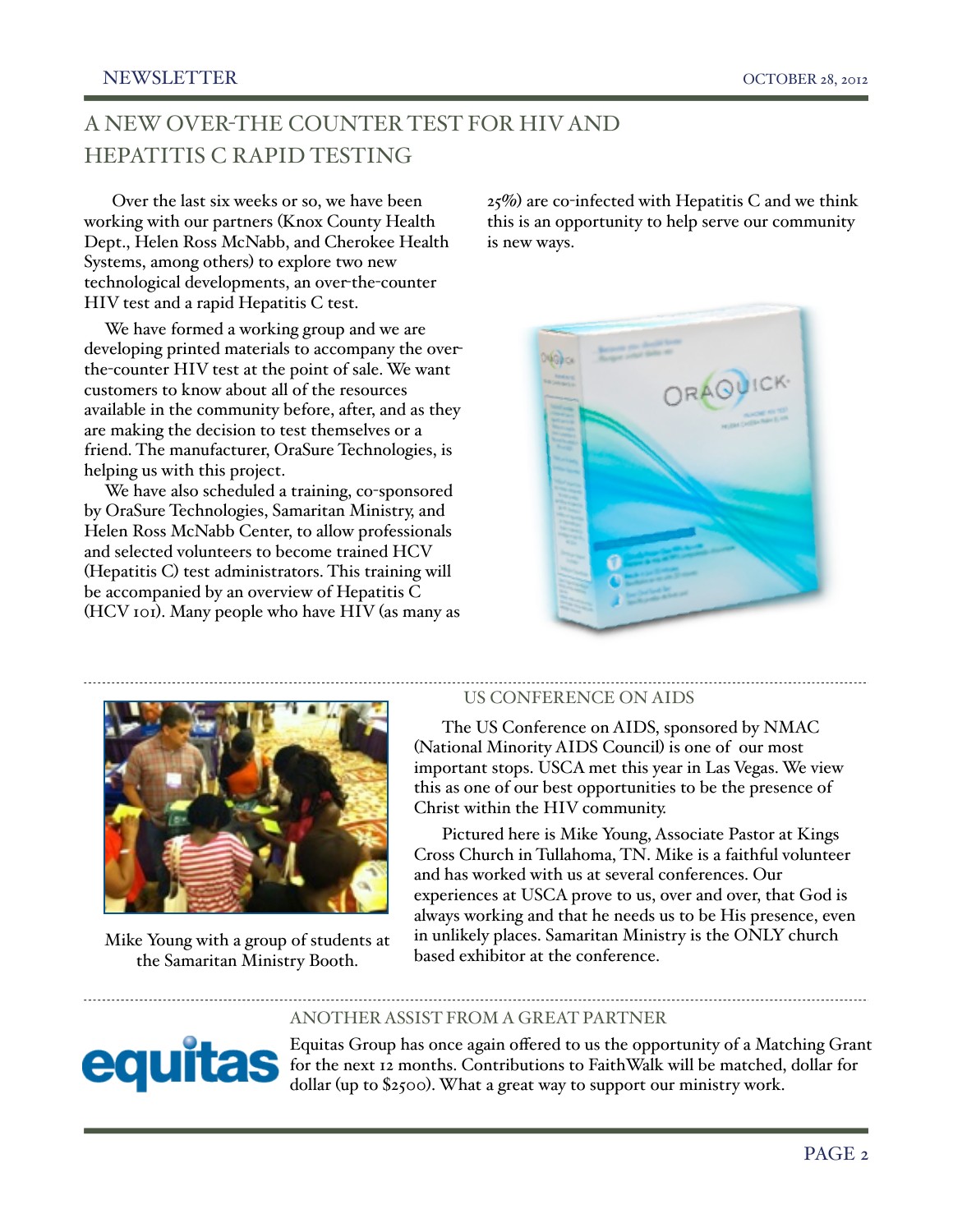





CBCB Pastor Wade Bibb and Music Minister Paul Magyar (both seated) sing at a Magnolia Avenue United Methodist Church community meal (one of our HIV testing sites).



Wayne Smith with D.Q. Jackson, Executive Director of Malama Pono Health Services in Lihue, Hawaii (USCA-Las Vegas).



March to the White House at International AIDS Conference